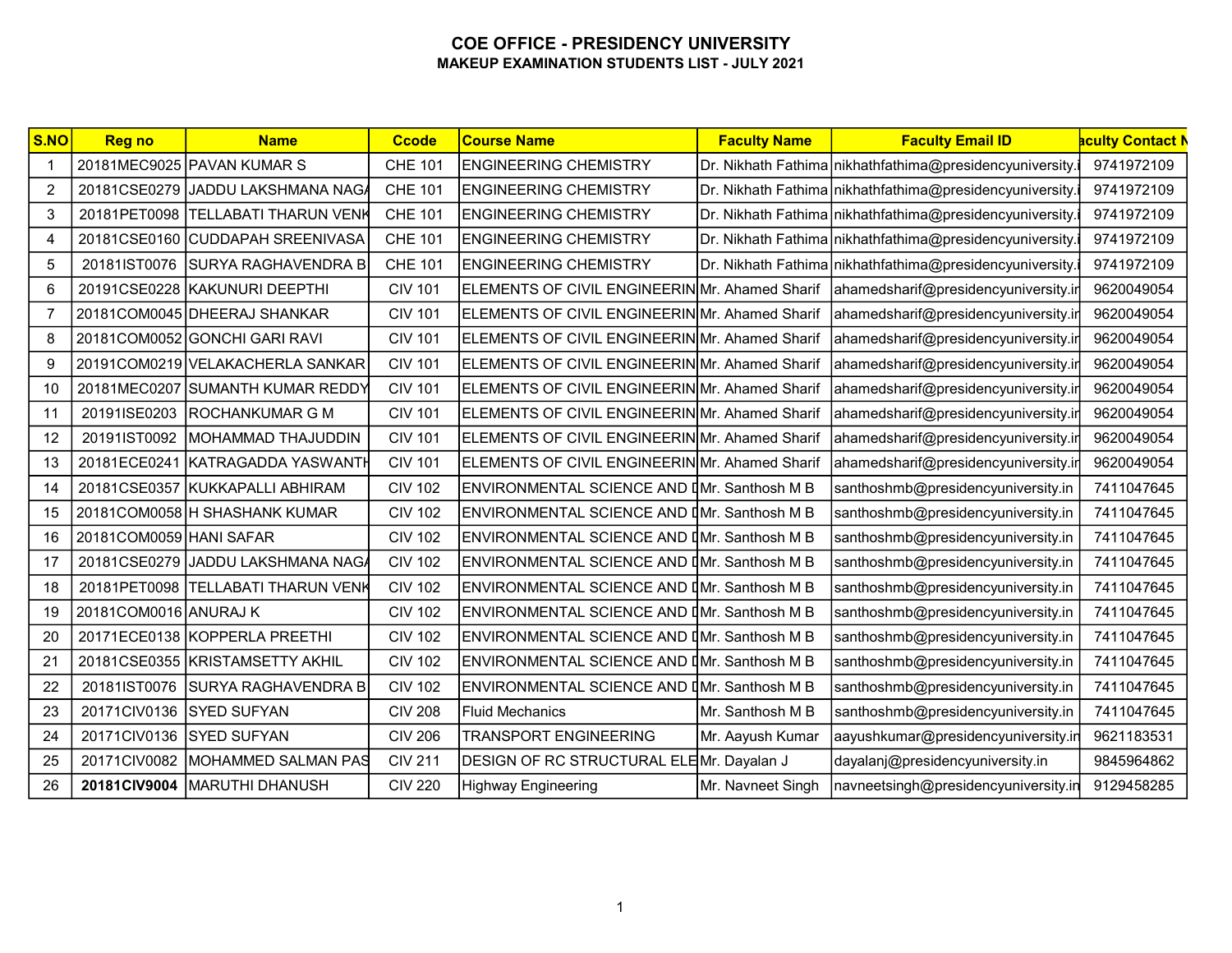| S.NO | <b>Reg no</b>           | <b>Name</b>                       | <b>Ccode</b>   | <b>Course Name</b>                                                                | <b>Faculty Name</b> | <b>Faculty Email ID</b>                                                                      | <b>aculty Contact N</b> |
|------|-------------------------|-----------------------------------|----------------|-----------------------------------------------------------------------------------|---------------------|----------------------------------------------------------------------------------------------|-------------------------|
| 27   | 20181CIV0021            | <b>CHARAN R</b>                   | <b>CIV 220</b> | <b>Highway Engineering</b>                                                        | Mr. Navneet Singh   | navneetsingh@presidencyuniversity.in                                                         | 9129458285              |
| 28   |                         | 20181CIV9004   MARUTHI DHANUSH    | <b>CIV 221</b> | Water Resources Systems                                                           |                     | Dr.Mohammad shah mohammadshahid@presidencyuniver                                             | 9986220504              |
| 29   | 20181CIV0021            | <b>CHARAN R</b>                   | <b>CIV 221</b> | <b>Water Resources Systems</b>                                                    |                     | Dr.Mohammad shah mohammadshahid@presidencyuniver                                             | 9986220504              |
| 30   |                         | 20171CIV9012 KUMARASWAMY N        | <b>CIV 258</b> | COMPUTER AIDED BUILGING DRAMS. Divya Nair                                         |                     | divya.nair@presidencyuniversity.in                                                           | 9886474369              |
| 31   | 20191MEC9017 SUDEEP B M |                                   | <b>CSE 151</b> | COMPUTER PROGRAMMING                                                              | Mr. Vikas Kumar     | vikaskumar@presidencyuniversity.in                                                           | 8825133237              |
| 32   |                         | 20181IST0034 JJOOTURU MANOJ KUMAR | <b>CSE 151</b> | COMPUTER PROGRAMMING                                                              | Mr. Vikas Kumar     | vikaskumar@presidencyuniversity.in                                                           | 8825133237              |
| 33   |                         | 20181CSE0160 CUDDAPAH SREENIVASA  | <b>CSE 151</b> | <b>COMPUTER PROGRAMMING</b>                                                       | Mr. Vikas Kumar     | vikaskumar@presidencyuniversity.in                                                           | 8825133237              |
| 34   | 20181CSE0566 PRAVEEN S  |                                   | <b>CSE 201</b> | <b>DATA STRUCTURES</b>                                                            |                     | Mr. Ashit Kumar Sub ashitsubudhi@presidencyuniversity.in                                     | 9040673588              |
| 35   | 20171EEE0041 NAVEEN P   |                                   | <b>CSE 202</b> | <b>DIGITAL DESIGN</b>                                                             |                     | Mr. Mohammed Ziaumdziaurrahaman@presidencyuniversit                                          | 9886745248              |
| 36   | 20181CSE0566 PRAVEEN S  |                                   | <b>CSE 204</b> |                                                                                   |                     | OBJECT ORIENTED PROGRAMMINMrs. Vinitha Dominiq vinithadominic@presidencyuniversity.i         | 9738515572              |
| 37   | 20181CSE0566 PRAVEEN S  |                                   | <b>CSE 207</b> |                                                                                   |                     | DATABASE MANAGAEMENT SYSTMIrs. Shaleen Bhatnashaleenbhatnagar@presidencyunivers              | 8197361372              |
| 38   | 20181CSE0566 PRAVEEN S  |                                   | <b>CSE 208</b> | THEORY OF COMPUTATIONS                                                            |                     | Mrs. Sheethal Aji Masheethalajimani@presidencyuniversity                                     | 8129623982              |
| 39   |                         | 20171CSE0733 UJARLA VINAY KUMAR   | <b>CSE 208</b> | THEORY OF COMPUTATIONS                                                            |                     | Mrs. Sheethal Aji Masheethalajimani@presidencyuniversity                                     | 8129623982              |
| 40   |                         | 20171CSE0733 UJARLA VINAY KUMAR   | <b>CSE 219</b> | <b>SOFTWARE ENGINEERING</b>                                                       | S Pravinth Raja     | pravinth.raja@presidencyuniversity.in                                                        | 9600595959              |
| 41   |                         | 20181COM0045 DHEERAJ SHANKAR      | <b>CSE 221</b> | DATA STRUCTURE AND ALGORIT Mrs. Yashaswini K A yashaswini@presidencyuniversity.in |                     |                                                                                              | 9964176645              |
| 42   |                         | 20181COM0052 GONCHI GARI RAVI     | <b>CSE 221</b> | DATA STRUCTURE AND ALGORIT Mrs. Yashaswini K A yashaswini@presidencyuniversity.in |                     |                                                                                              | 9964176645              |
| 43   | 20181COM0059 HANI SAFAR |                                   | <b>CSE 221</b> | DATA STRUCTURE AND ALGORIT Mrs. Yashaswini K A yashaswini@presidencyuniversity.in |                     |                                                                                              | 9964176645              |
| 44   |                         | 20181COM0058 H SHASHANK KUMAR     | <b>CSE 223</b> | <b>COMPUTER ORGANIZATION</b>                                                      | Mr Shashidhar V     | shashidhar.v@presidencyuniversity.in                                                         | 9704641617              |
| 45   | 20181COM0059 HANI SAFAR |                                   | <b>CSE 223</b> | COMPUTER ORGANIZATION                                                             | Mr Shashidhar V     | shashidhar.v@presidencyuniversity.in                                                         | 9704641617              |
| 46   | 20181IST0034            | JOOTURU MANOJ KUMAR               | <b>CSE 223</b> | <b>COMPUTER ORGANIZATION</b>                                                      | Mr Shashidhar V     | shashidhar.v@presidencyuniversity.in                                                         | 9704641617              |
| 47   | 20181IST0057            | <b>PALLA HARSHA VARDHAN</b>       | <b>CSE 223</b> | COMPUTER ORGANIZATION                                                             | Mr Shashidhar V     | shashidhar.v@presidencyuniversity.in                                                         | 9704641617              |
| 48   | 20181IST0038   M CHARAN |                                   | <b>CSE 223</b> | COMPUTER ORGANIZATION                                                             | Mr Shashidhar V     | shashidhar.v@presidencyuniversity.in                                                         | 9704641617              |
| 49   |                         | 20171CSE0506 POLARPU SREERAMULU   | <b>CSE 251</b> | DATA STRUCTURES LAB                                                               | Mrs. Madhura K      | madhura@presidencyuniversity.in                                                              | 9916484565              |
| 50   | 20181CSE9013 HARITEJA R |                                   | <b>CSE 253</b> | Database Management Systems LabDr. Nagaraja S R                                   |                     | nagarajasr@presidencyuniversity.in                                                           | 9886978931              |
| 51   | 20181CSE9047 Rajesh KR  |                                   | <b>CSE 253</b> | Database Management Systems LabDr. Nagaraja S R                                   |                     | nagarajasr@presidencyuniversity.in                                                           | 9886978931              |
| 52   | 20181CSE0566 PRAVEEN S  |                                   | <b>CSE 254</b> |                                                                                   |                     | Microprocessors and Microcontroller Mr. Sanjeev P Kaulg sanjeev kaulgud@presidencyuniversity | 9008918882              |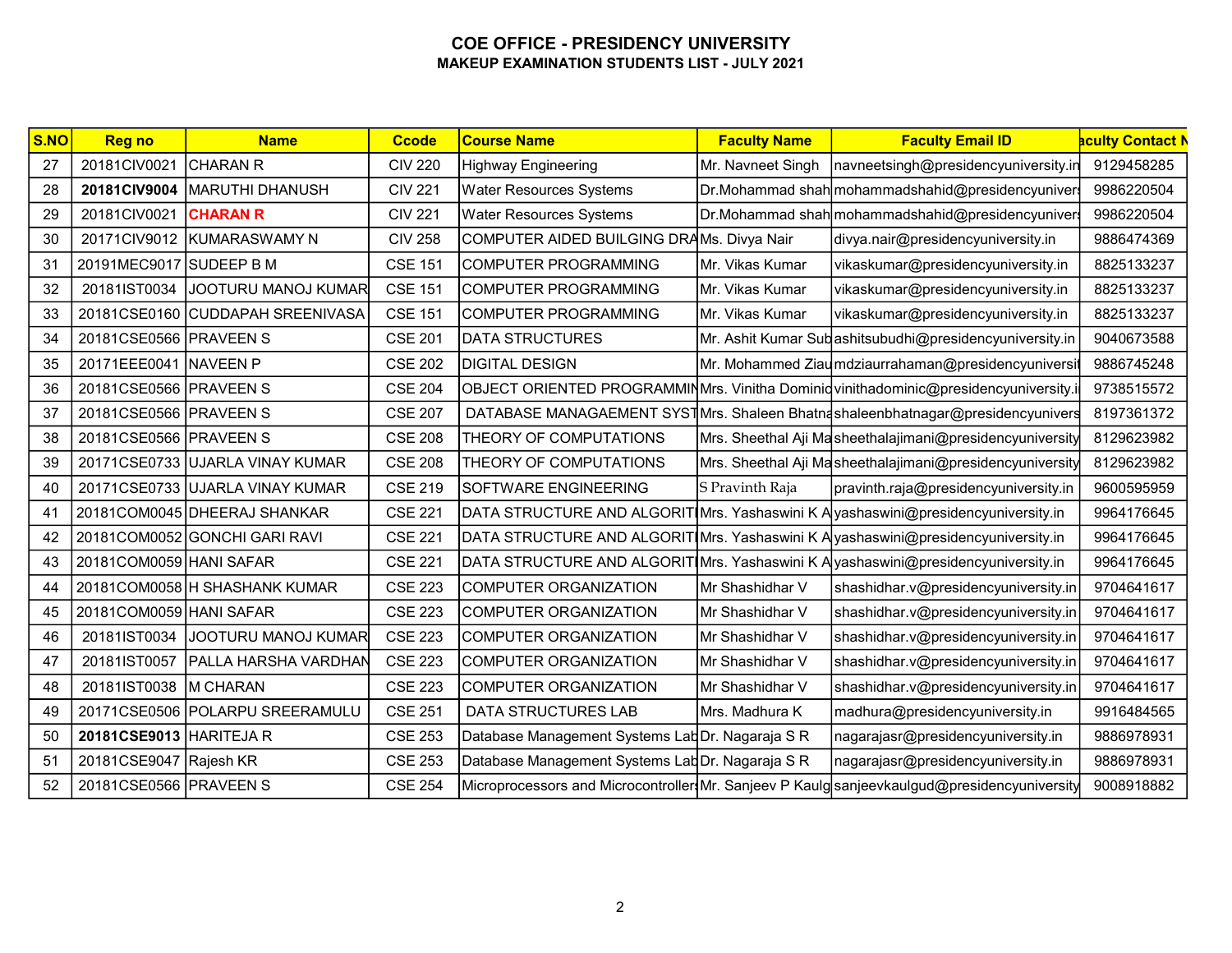| S.NO | <b>Reg no</b>           | <b>Name</b>                          | <b>Ccode</b>   | <b>Course Name</b>                        | <b>Faculty Name</b>          | <b>Faculty Email ID</b>                                                               | <b>aculty Contact N</b> |
|------|-------------------------|--------------------------------------|----------------|-------------------------------------------|------------------------------|---------------------------------------------------------------------------------------|-------------------------|
| 53   |                         | 20171CSE0506 POLARPU SREERAMULU      | <b>CSE 255</b> | ANALYSIS OF ALGORITHM LAB                 |                              | Mr. Mrutyunjaya M S mrutyunjaya@presidencyuniversity.in                               | 9742038288              |
| 54   |                         | 20171CSE0180 DILIP KUMAR T           | <b>CSE 403</b> | Software Testing and Quality Aussur       | Mr. Rama Krishna             | ramakrishna@presidencyuniversity.in                                                   | 9986971135              |
| 55   |                         | 20171CSE0506 POLARPU SREERAMULU      | <b>CSE 403</b> | Software Testing and Quality Aussur       | Mr. Rama Krishna             | ramakrishna@presidencyuniversity.in                                                   | 9986971135              |
| 56   | 20171CIV0136            | <b>SYED SUFYAN</b>                   | <b>ECE 101</b> |                                           |                              | ELEMENTS OF ELECTRONICS EN≬Dr. Balaji K A/ Mr. Ti∣ksreekanthreddy@presidencyuniversit | 9915518804              |
| 57   | 20171EEE0041            | NAVEEN P                             | <b>ECE 101</b> |                                           |                              | ELEMENTS OF ELECTRONICS EN(Dr. Balaji K A/ Mr. Ti ksreekanthreddy@presidencyuniversit | 9915518804              |
| 58   |                         | 20181COM0058 H SHASHANK KUMAR        | <b>ECE 101</b> |                                           |                              | ELEMENTS OF ELECTRONICS EN(Dr. Balaji K A/ Mr. Ti ksreekanthreddy@presidencyuniversit | 9915518804              |
| 59   | 20181IST0076            | <b>SURYA RAGHAVENDRA B</b>           | <b>ECE 101</b> |                                           |                              | ELEMENTS OF ELECTRONICS EN(Dr. Balaji K A/ Mr. Ti ksreekanthreddy@presidencyuniversit | 9915518804              |
| 60   | 20181ECE0369            | <b>VARANASI SREEKANTH</b>            | <b>ECE 201</b> | <b>ANALOG ELECTRONICS</b>                 |                              | Ms. Kehkeshan J/ M kehkeshan@presidencyuniversity.in                                  | 9480609900              |
| 61   | 20181ECE0241            | KATRAGADDA YASWANTI                  | <b>ECE 201</b> | <b>ANALOG ELECTRONICS</b>                 |                              | Ms. Kehkeshan J/ M kehkeshan@presidencyuniversity.in                                  | 9480609900              |
| 62   |                         | 20181ECE0241 KATRAGADDA YASWANTH     | <b>ECE 202</b> | <b>SIGNSLS AND SYSTEMS</b>                |                              | Ms. Swetha G/ Ms. Fswethag@presidencyuniversity.in                                    | 9293134954              |
| 63   |                         | 20171ECE0138 KOPPERLA PREETHI        | <b>ECE 206</b> | LINEAR INTIGRATED CIRCUITS                |                              | Ms. Samreen Fiza/ Dsamreenfiza@presidencyuniversity.in                                | 8073400540              |
| 64   |                         | 20171ECE0117 KANDLAGUDURU NITHEE     | <b>ECE 213</b> | <b>DIGITAL SIGNAL PROCESSING</b>          | Dr. Muthupandi G             | muthupandi@presidencyuniversity.in                                                    | 9842055444              |
| 65   |                         | 20171ECE0304 SYED MOSAIB ALI         | <b>ECE 258</b> | Analog Communication Lab                  | Mr. Ramzan<br><b>Basheer</b> | ramzanbasheer@presidencyuniversity                                                    | 9526526872              |
| 66   |                         | 20181ECE0369 VARANASI SREEKANTH      | <b>ECE 264</b> | <b>DIGITAL ELECTRONICS LAB</b>            |                              | Ms. Aruna M/ Mr. Vijaruna.m@presidencyuniversity.in                                   | 9740995082              |
| 67   |                         | 20191CSE0228 KAKUNURI DEEPTHI        | <b>EEE 101</b> | ELEMENTS OF ELECTRICAL ENGIMIr. Sarin M V |                              | sarin.mv@presidencyuniversity.in                                                      | 711257 / 998658         |
| 68   | 20191ISE0120            | <b>PAVAN B</b>                       | <b>EEE 101</b> | ELEMENTS OF ELECTRICAL ENGIME. Sarin M V  |                              | sarin.mv@presidencyuniversity.in                                                      | 711257 / 998658         |
| 69   |                         | 20191CSE0492 RAVULAKOLLU MAHESH I    | <b>EEE 101</b> | ELEMENTS OF ELECTRICAL ENGIMIr. Sarin M V |                              | sarin.mv@presidencyuniversity.in                                                      | 711257 / 998658         |
| 70   | 20171CIV0136            | <b>SYED SUFYAN</b>                   | <b>EEE 101</b> | ELEMENTS OF ELECTRICAL ENGIMIr. Sarin M V |                              | sarin.mv@presidencyuniversity.in                                                      | 711257 / 998658         |
| 71   |                         | 20171ECE0038 BADIGI SAI SANDEEP NAIK | <b>EEE 101</b> | ELEMENTS OF ELECTRICAL ENGIMIr. Sarin M V |                              | sarin.mv@presidencyuniversity.in                                                      | 711257 / 998658         |
| 72   | 20191ISE0203            | <b>ROCHANKUMAR G M</b>               | <b>EEE 101</b> | ELEMENTS OF ELECTRICAL ENGIME. Sarin M V  |                              | sarin.mv@presidencyuniversity.in                                                      | 711257 / 998658         |
| 73   | 20181COM0025 BHUVAN S M |                                      | <b>EEE 101</b> | ELEMENTS OF ELECTRICAL ENGIMIr. Sarin M V |                              | sarin.mv@presidencyuniversity.in                                                      | 711257 / 998658         |
| 74   | 20181ECE0320 PRADEEP V  |                                      | <b>EEE 101</b> | ELEMENTS OF ELECTRICAL ENGINIT. Sarin M V |                              | sarin.mv@presidencyuniversity.in                                                      | 711257 / 998658         |
| 75   | 20191IST0092            | MOHAMMAD THAJUDDIN                   | <b>EEE 101</b> | ELEMENTS OF ELECTRICAL ENGIME. Sarin M V  |                              | sarin.mv@presidencyuniversity.in                                                      | 711257 / 998658         |
| 76   | 20181IST0024            | ELLURU VEERANAJANEYI                 | <b>EEE 101</b> | ELEMENTS OF ELECTRICAL ENGIME. Sarin M V  |                              | sarin.mv@presidencyuniversity.in                                                      | 711257 / 998658         |
| 77   |                         | 20171ECE0094 GURKHATHULASIREDDY      | <b>EEE 101</b> | ELEMENTS OF ELECTRICAL ENGIME. Sarin M V  |                              | sarin.mv@presidencyuniversity.in                                                      | 711257 / 998658         |
| 78   | 20181IST0039            | <b>M RAMA SUNDAR GOUD</b>            | <b>EEE 101</b> | ELEMENTS OF ELECTRICAL ENGIME. Sarin M V  |                              | sarin.mv@presidencyuniversity.in                                                      | 711257 / 998658         |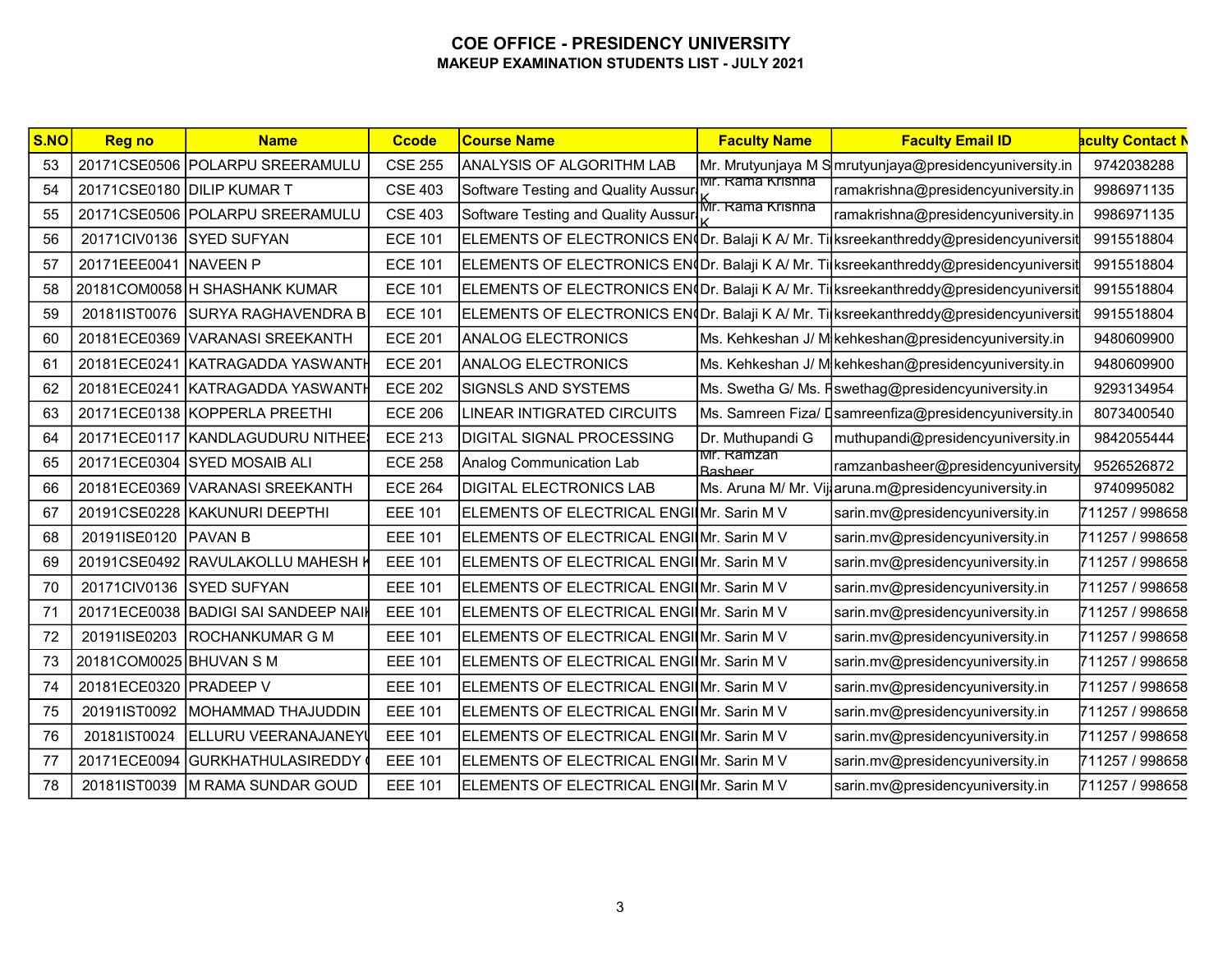| S.NO | <b>Reg no</b>           | <b>Name</b>                          | <b>Ccode</b>   | <b>Course Name</b>                                      | <b>Faculty Name</b> | <b>Faculty Email ID</b>                                                             | <mark>aculty Contact N</mark> |
|------|-------------------------|--------------------------------------|----------------|---------------------------------------------------------|---------------------|-------------------------------------------------------------------------------------|-------------------------------|
| 79   | 20171EEE0067 SONIA G    |                                      | <b>EEE 204</b> | <b>ELECTRO MAGNETIC THEORY</b>                          | Ms. Ramya K         | ramyak@presidencyuniversity.in                                                      | 7338824114                    |
| 80   |                         | 20181ECE0369 VARANASI SREEKANTH      | <b>EEE 219</b> | NETWORKS THEORY                                         | Mr. Bishakh Paul    | bishakhpaul@presidencyuniversity.in                                                 | 8637271369                    |
| 81   |                         | 20181CSE9025 YESHWANTH S             | <b>ENG 103</b> |                                                         |                     | TECHNICAL WRITTEN COMMUNIC Dr. Bibhuti Mary Kacobibhutikachhap@presidencyuniversity | 8298102547                    |
| 82   | 20171BAL0030 DIGANTH S  |                                      | <b>LAW 602</b> | Legal History                                           | Prof. Sofia khatun  | sofia.khatun@presidencyuniversity.in                                                | 9836622635                    |
| 83   |                         | 20171BAL0031 AKHOURI PRAKHAR SINH    | LAW 602        | Legal History                                           | Prof. Sofia khatun  | sofia.khatun@presidencyuniversity.in                                                | 9836622635                    |
| 84   | 20181CSE0566 PRAVEEN S  |                                      | <b>MAT 101</b> | <b>ENGINEERING MATHEMATICS - I</b>                      | Dr. Husna V.        | husna@presidencyuniversity.in                                                       | 7760748774                    |
| 85   |                         | 20181COM0045 DHEERAJ SHANKAR         | <b>MAT 101</b> | <b>ENGINEERING MATHEMATICS - I</b>                      | Dr. Husna V.        | husna@presidencyuniversity.in                                                       | 7760748774                    |
| 86   | 20171EEE0041 NAVEEN P   |                                      | <b>MAT 101</b> | <b>ENGINEERING MATHEMATICS - I</b>                      | Dr. Husna V.        | husna@presidencyuniversity.in                                                       | 7760748774                    |
| 87   |                         | 20171PET0039 KORNIPALLI SAI PAVAN    | <b>MAT 101</b> | <b>ENGINEERING MATHEMATICS - I</b>                      | IDr. Husna V.       | husna@presidencyuniversity.in                                                       | 7760748774                    |
| 88   | 20181CSE0566 PRAVEEN S  |                                      | <b>MAT 102</b> | ENGINEERING MATHEMATICS - II Dr Rajeshwari S            |                     | rajeshwari.s@presidencyuniversity.in                                                | 9481479042                    |
| 89   |                         | 20181IST0050 NAMALA JAYACHANDRA      | <b>MAT 102</b> | ENGINEERING MATHEMATICS - II Dr Rajeshwari S            |                     | rajeshwari.s@presidencyuniversity.in                                                | 9481479042                    |
| 90   | 20181IST0079            | <b>THADHI SURYA PRAKASH</b>          | <b>MAT 102</b> | ENGINEERING MATHEMATICS - II Dr Rajeshwari S            |                     | rajeshwari.s@presidencyuniversity.in                                                | 9481479042                    |
| 91   |                         | 20181IST0076 SURYA RAGHAVENDRA B     | <b>MAT 102</b> | ENGINEERING MATHEMATICS - II Dr Rajeshwari S            |                     | rajeshwari.s@presidencyuniversity.in                                                | 9481479042                    |
| 92   |                         | 20181CCE0017 CHAKALI GANESH          | <b>MAT 103</b> | ENGINEERING MATHEMATICS - IDr. Rajeshwari M             |                     | rajeshwarim@presidencyuniversity.in                                                 | 9036885775                    |
| 93   |                         | 20171CIV9012 KUMARASWAMY N           | <b>MAT 103</b> | ENGINEERING MATHEMATICS - IDr. Rajeshwari M             |                     | rajeshwarim@presidencyuniversity.in                                                 | 9036885775                    |
| 94   |                         | 20181IST0057   PALLA HARSHA VARDHAN  | <b>MAT 103</b> | ENGINEERING MATHEMATICS - I Dr. Rajeshwari M            |                     | rajeshwarim@presidencyuniversity.in                                                 | 9036885775                    |
| 95   | 20181CCE0025 DEVAYUSH A |                                      | <b>MAT 103</b> | ENGINEERING MATHEMATICS - IDr. Rajeshwari M             |                     | rajeshwarim@presidencyuniversity.in                                                 | 9036885775                    |
| 96   | 20181IST0038   M CHARAN |                                      | <b>MAT 103</b> | ENGINEERING MATHEMATICS - IDr. Rajeshwari M             |                     | rajeshwarim@presidencyuniversity.in                                                 | 9036885775                    |
| 97   |                         | 20171ECE0038 BADIGI SAI SANDEEP NAIH | <b>MAT 104</b> | ENGINEERING MATHEMATICS - IV Dr. Pradeep Kumar          |                     | pradeepkumar@presidencyuniversity.                                                  | 9844472244                    |
| 98   |                         | 20191CSE0228 KAKUNURI DEEPTHI        | <b>MAT 105</b> | CALCULUS AND LINEAR ALGEBRADr Kavita Permi              |                     | kavitapermi@presidencyuniversity.in                                                 | 9686887295                    |
| 99   |                         | 20191IST0066 KAMMALA HARSHAVARDH     | <b>MAT 105</b> | CALCULUS AND LINEAR ALGEBRADr Kavita Permi              |                     | kavitapermi@presidencyuniversity.in                                                 | 9686887295                    |
| 100  |                         | 20191CSE0240 KATRAGADDA SINDHU PR    | <b>MAT 106</b> | Calculus, Differential Equations and (Dr. M. Rajeshwari |                     | rajeshwari@presidencyuniversity.in                                                  | 9483860527                    |
| 101  | 20181CIV9020 MITHUN K V |                                      |                | MATH A 104 DIFFERENTIAL EQUATIONS & FOUD Rajeshwari S   |                     | rajeshwari.s@presidencyuniversity.in                                                | 9481479042                    |
| 102  |                         | 20171CIV0136 SYED SUFYAN             | <b>MEC 101</b> | ELEMENTS OF MECHANICAL ENGMr. Vijaykumar SL             |                     | vijaykumarsl@presidencyuniversity.in                                                | 9740664520                    |
| 103  | 20181IST0034            | JOOTURU MANOJ KUMAR                  | <b>MEC 101</b> | ELEMENTS OF MECHANICAL ENG Mr. Vijaykumar SL            |                     | vijaykumarsl@presidencyuniversity.in                                                | 9740664520                    |
| 104  |                         | 20181IST0050 NAMALA JAYACHANDRA      | <b>MEC 101</b> | ELEMENTS OF MECHANICAL ENGMr. Vijaykumar SL             |                     | vijaykumarsl@presidencyuniversity.in                                                | 9740664520                    |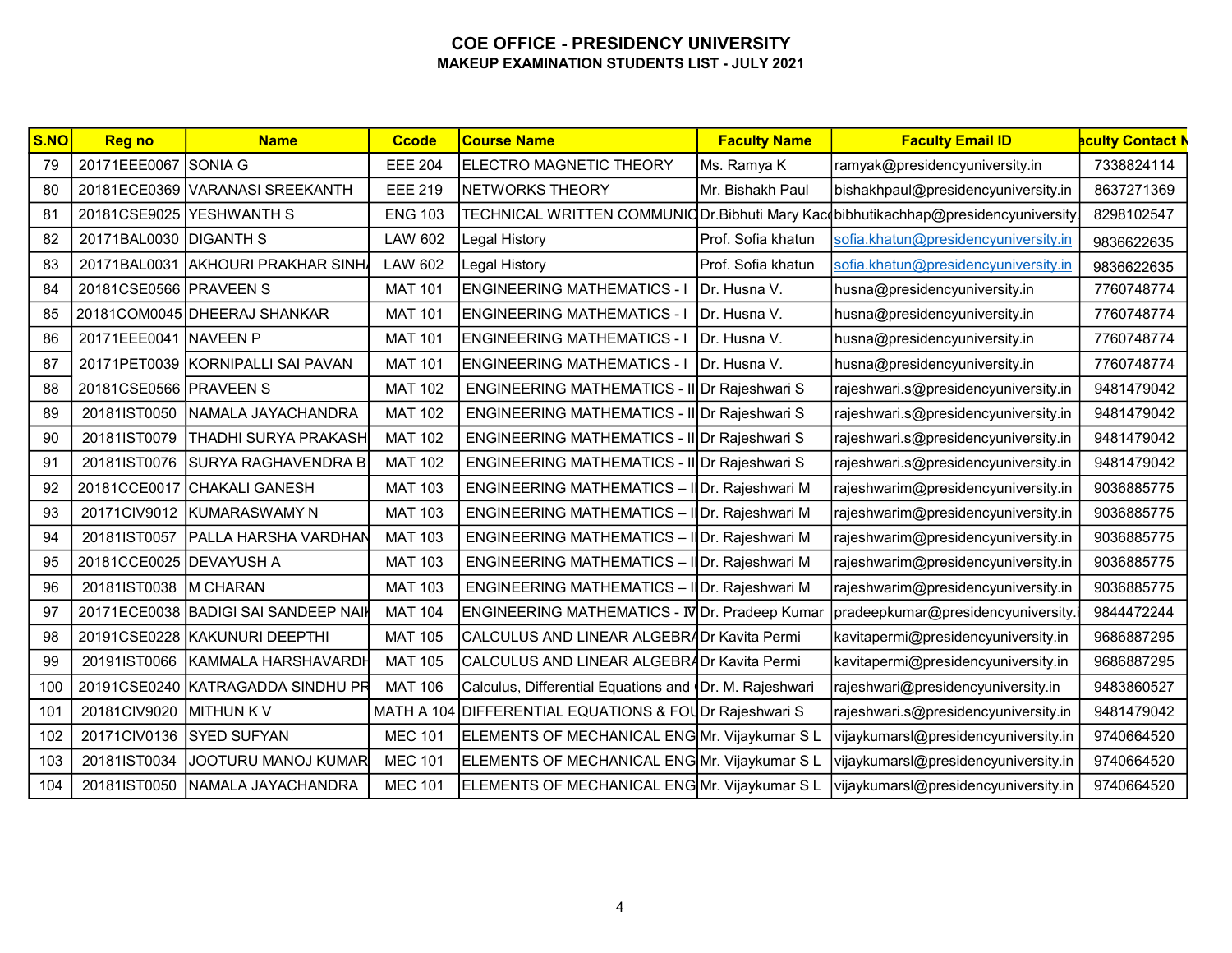| $\overline{\textsf{S}.\textsf{NO}}$ | <b>Reg no</b>             | <b>Name</b>                        | <b>Ccode</b>   | <b>Course Name</b>                                                                  | <b>Faculty Name</b> | <b>Faculty Email ID</b>                                                          | <mark>aculty Contact N</mark> |
|-------------------------------------|---------------------------|------------------------------------|----------------|-------------------------------------------------------------------------------------|---------------------|----------------------------------------------------------------------------------|-------------------------------|
| 105                                 | 20181IST0057              | PALLA HARSHA VARDHAN               | <b>MEC 101</b> | ELEMENTS OF MECHANICAL ENG Mr. Vijaykumar SL                                        |                     | vijaykumarsl@presidencyuniversity.in                                             | 9740664520                    |
| 106                                 | 20181IST0079              | <b>THADHI SURYA PRAKASH</b>        | <b>MEC 101</b> | ELEMENTS OF MECHANICAL ENGMr. Vijaykumar SL                                         |                     | vijaykumarsl@presidencyuniversity.in                                             | 9740664520                    |
| 107                                 | 20181IST0038   M CHARAN   |                                    | <b>MEC 101</b> | ELEMENTS OF MECHANICAL ENG Mr. Vijaykumar SL                                        |                     | vijaykumarsl@presidencyuniversity.in                                             | 9740664520                    |
| 108                                 | 20181IST0076              | SURYA RAGHAVENDRA B                | <b>MEC 101</b> | ELEMENTS OF MECHANICAL ENG Mr. Vijaykumar SL                                        |                     | vijaykumarsl@presidencyuniversity.in                                             | 9740664520                    |
| 109                                 |                           | 20191COM0219 VELAKACHERLA SANKAR   | <b>MEC 151</b> | <b>WORKSHOP PRACTICE LAB</b>                                                        |                     | Mr. Arun Arogyaswa arunarogyaswamy@presidencyunivers                             | 9663437027                    |
| 110                                 | 20181IST0054              | <b>NISHITHA M</b>                  | <b>MEC 152</b> | <b>ENGINEERING GRAPHICS</b>                                                         |                     | Dr. Sachidananda K sachidananda@presidencyuniversity.in                          | 9449189983                    |
| 111                                 |                           | 20191ECE0150 KANITHI REDDY SEKHAR  | <b>MEC 152</b> | <b>ENGINEERING GRAPHICS</b>                                                         |                     | Dr. Sachidananda K sachidananda@presidencyuniversity.i                           | 9449189983                    |
| 112                                 | 20191ISE0067              | JANAGANI PRASANTHI                 | <b>MEC 152</b> | <b>ENGINEERING GRAPHICS</b>                                                         |                     | Dr. Sachidananda K sachidananda@presidencyuniversity.ir                          | 9449189983                    |
| 113                                 | 20191ISE0203              | <b>ROCHANKUMAR G M</b>             | <b>MEC 152</b> | <b>ENGINEERING GRAPHICS</b>                                                         |                     | Dr. Sachidananda K sachidananda@presidencyuniversity.i                           | 9449189983                    |
| 114                                 |                           | 20181MEC9027 PRADEEP KALASAGOND    | <b>MEC 202</b> | KINEMATICS OF MACHINES                                                              |                     | Mr. Gorad Sagar Ralgoradsagarramachandra@presidency                              | 9850846348                    |
| 115                                 |                           | 20181MEC9027 PRADEEP KALASAGOND    | <b>MEC 204</b> | <b>PRODUCTION TECHNIQUE 1</b>                                                       | Dr. Arpitha G R     | arpithagr@presidencyuniversity.in                                                | 9632109398                    |
| 116                                 | 20191LME9001 ALWIN JOHN   |                                    | <b>MEC 206</b> | MECHANICS OF SOLIDS                                                                 |                     | Mr. Ajay Kumar Pandajaykumarpandey@presidencyunivers                             | 9882553661                    |
| 117                                 |                           | 20171PET0039 KORNIPALLI SAI PAVAN  | <b>MGT 113</b> | <b>DIGITAL ENTREPRENEURSHIP</b>                                                     | Dr Srikanth Reddy   | ksreekanthreddy@presidencyuniversit                                              | 9915518804                    |
| 118                                 |                           | 20171PET0039 KORNIPALLI SAI PAVAN  | <b>PET 210</b> | <b>WELL LOGING AND FORMATION</b>                                                    |                     | Mr. Sugat Srivastavasugatsrivastava@presidencyuniversity                         | 7830882092                    |
| 119                                 |                           | 20171PET0001 AASHISH TYAGI         | <b>PET 218</b> | <b>PETROLEUM GEOLOGY</b>                                                            | Dr. Suman Paul      | sumanpaul@presidencyuniversity.in                                                | 9955329404                    |
| 120                                 | 20181PET0110 SHEJIL SHAJI |                                    | <b>PET 220</b> |                                                                                     |                     | HYDROCARBON THERMODYNAMIMr. Sugat Srivastavasugatsrivastava@presidencyuniversity | 7830882092                    |
| 121                                 |                           | 20171PET0001 AASHISH TYAGI         | <b>PET 220</b> |                                                                                     |                     | HYDROCARBON THERMODYNAMIMr. Sugat Srivastavasugatsrivastava@presidencyuniversity | 7830882092                    |
| 122                                 |                           | 20171PET0039 KORNIPALLI SAI PAVAN  | <b>PET 222</b> | HEAT MASS AND MOMENTUM TRAMr. Ankur Neog                                            |                     | ankurneog@presidencyuniversity.in                                                | 8638529743                    |
| 123                                 |                           | 20171PET0001 AASHISH TYAGI         | <b>PET 224</b> | FUNDAMENTALS OF RESERVOIR Mr. Bhairab Jyoti Go bhairabjyoti@presidencyuniversity.in |                     |                                                                                  | 8011921913                    |
| 124                                 |                           | 20191CSE0228 KAKUNURI DEEPTHI      | <b>PHY 101</b> | <b>ENGINEERING PHYSICS</b>                                                          | Dr Naveen C         | naveen@presidencyuniversity.in                                                   | 9945508611                    |
| 125                                 |                           | 20191COM0219 VELAKACHERLA SANKAR   | <b>PHY 101</b> | <b>ENGINEERING PHYSICS</b>                                                          | Dr Naveen C         | naveen@presidencyuniversity.in                                                   | 9945508611                    |
| 126                                 |                           | 20181COM0058 H SHASHANK KUMAR      | <b>PHY 101</b> | <b>ENGINEERING PHYSICS</b>                                                          | Dr Naveen C         | naveen@presidencyuniversity.in                                                   | 9945508611                    |
| 127                                 | 20181COM0059 HANI SAFAR   |                                    | <b>PHY 101</b> | <b>ENGINEERING PHYSICS</b>                                                          | Dr Naveen C         | naveen@presidencyuniversity.in                                                   | 9945508611                    |
| 128                                 |                           | 20181CSE0279 JADDU LAKSHMANA NAGA  | <b>PHY 101</b> | <b>ENGINEERING PHYSICS</b>                                                          | Dr Naveen C         | naveen@presidencyuniversity.in                                                   | 9945508611                    |
| 129                                 | 20191MEC9014   P AGRAJ    |                                    | PHY 101        | <b>ENGINEERING PHYSICS</b>                                                          | Dr Naveen C         | naveen@presidencyuniversity.in                                                   | 9945508611                    |
| 130                                 |                           | 20181PET0098 TELLABATI THARUN VENK | <b>PHY 101</b> | <b>ENGINEERING PHYSICS</b>                                                          | Dr Naveen C         | naveen@presidencyuniversity.in                                                   | 9945508611                    |